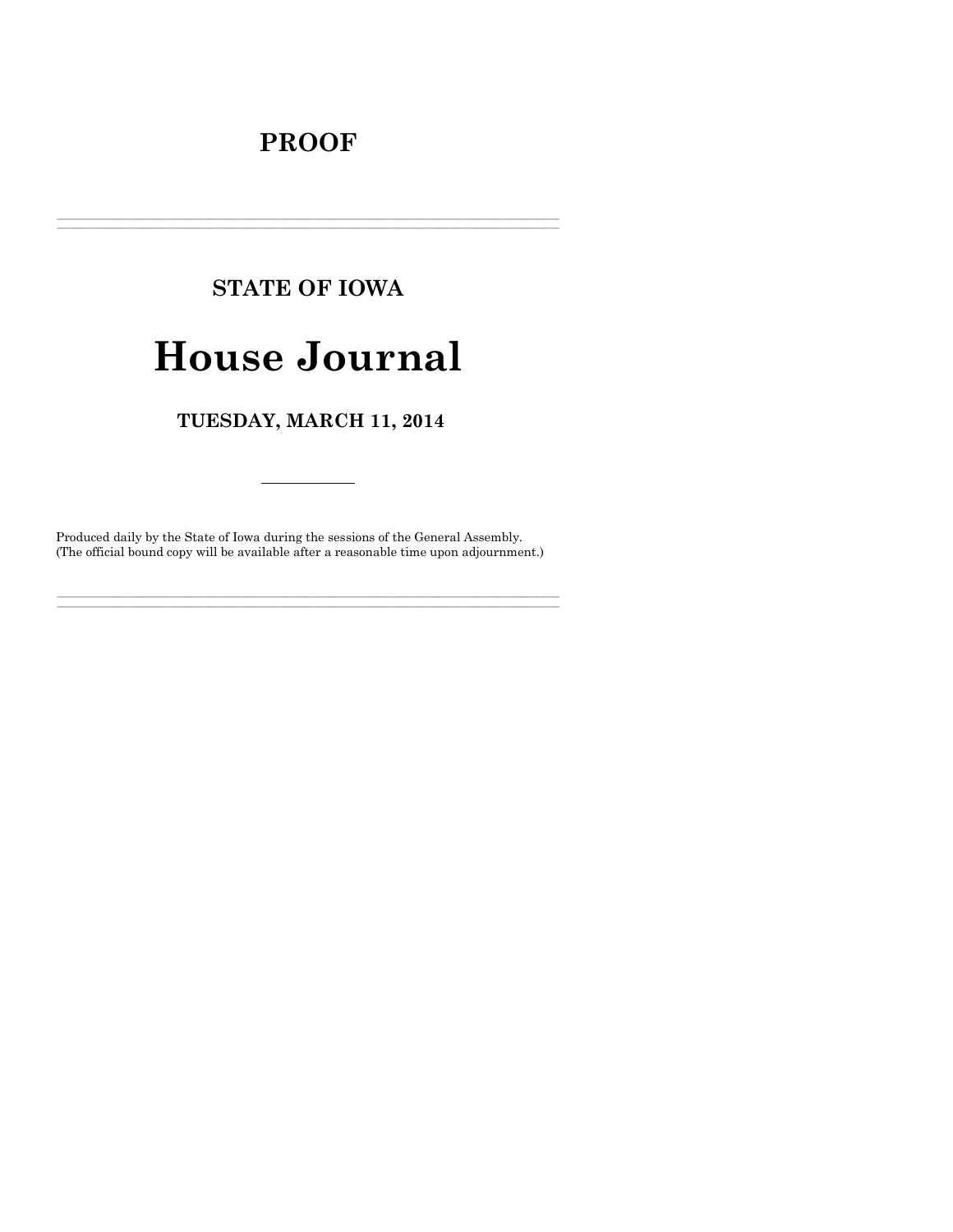## **JOURNAL OF THE HOUSE**

Fifty-eighth Calendar Day - Fortieth Session Day

Hall of the House of Representatives Des Moines, Iowa, Tuesday, March 11, 2014

The House met pursuant to adjournment at 8:34 a.m., Speaker Paulsen in the chair.

Prayer was offered by Reverend Stasia Fine, New Disciples Christian Church, Cedar Rapids. She was the guest of Representative Running-Marquardt of Linn County.

#### PLEDGE OF ALLEGIANCE

The Pledge of Allegiance was led by representatives from iJAG, Iowa Jobs for America's Graduates. They were the guests of Representative Stanerson of Linn.

The Journal of Monday, March 10, 2014, was approved.

#### MESSAGES FROM THE SENATE

The following messages were received from the Senate:

Mr. Speaker: I am directed to inform your honorable body that the Senate has on March 10, 2014, adopted the Conference Committee report and passed [House File 381,](http://coolice.legis.iowa.gov/Cool-ICE/default.asp?Category=billinfo&Service=Billbook&frame=1&GA=85&hbill=HF381) a bill for an act concerning horse racing, including the use of purse moneys for harness racing, advance deposit wagering, and restrictions on dosage amounts for phenylbutazone in certain horse races.

Also: That the Senate has on March 10, 2014, concurred in the House amendment and passed the following bill in which the concurrence of the Senate was asked:

[Senate File 2056,](http://coolice.legis.iowa.gov/Cool-ICE/default.asp?Category=billinfo&Service=Billbook&frame=1&GA=85&hbill=SF2056) a bill for an act relating to incentives for whole grade sharing and reorganization or dissolution by school districts.

Also: That the Senate has on March 10, 2014, passed the following bill in which the concurrence of the House is asked:

[Senate File 2250,](http://coolice.legis.iowa.gov/Cool-ICE/default.asp?Category=billinfo&Service=Billbook&frame=1&GA=85&hbill=SF2250) a bill for an act relating to the licensing of vehicle recyclers.

Also: That the Senate has on March 10, 2014, passed the following bill in which the concurrence of the House is asked: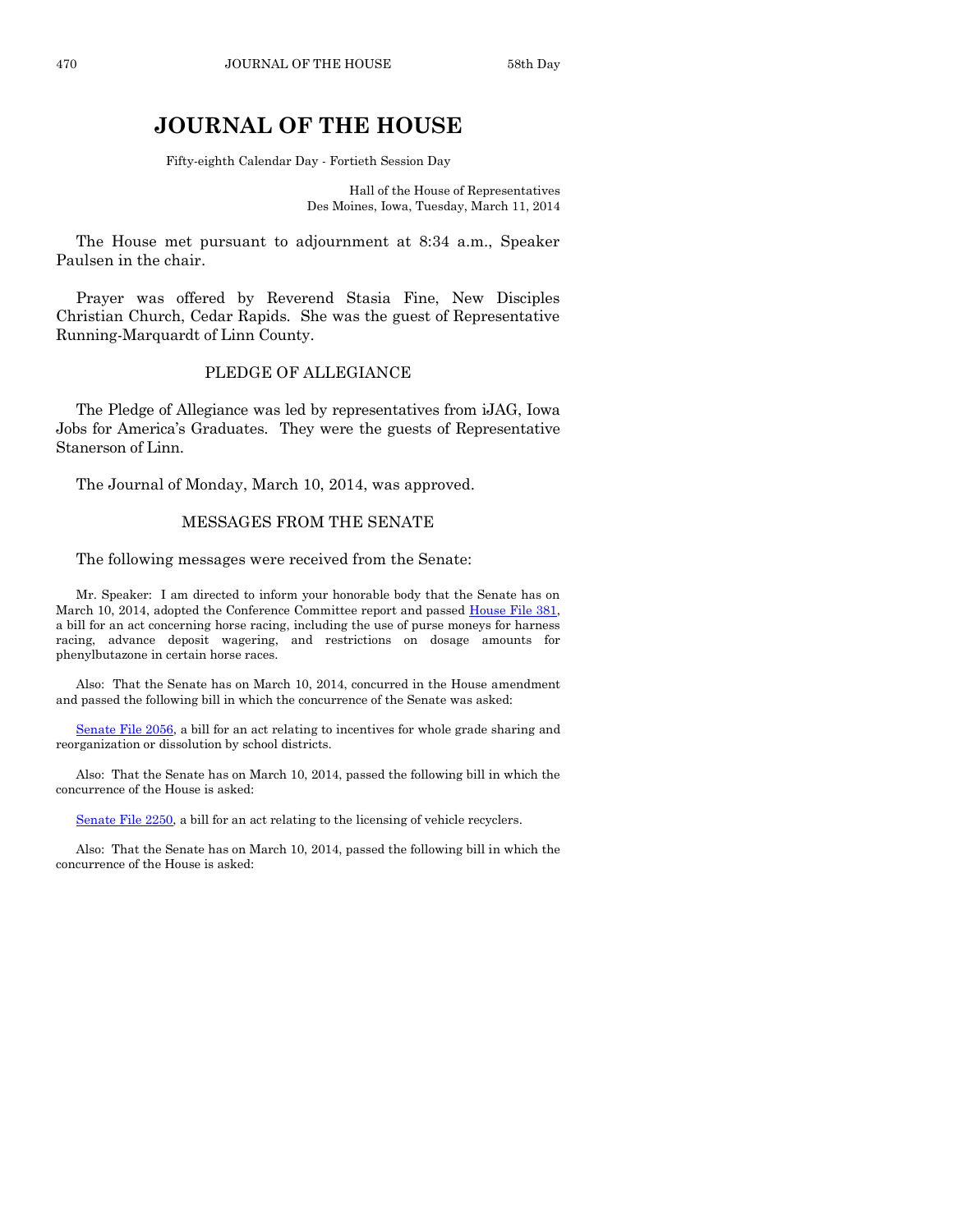[Senate File 2282,](http://coolice.legis.iowa.gov/Cool-ICE/default.asp?Category=billinfo&Service=Billbook&frame=1&GA=85&hbill=SF2282) a bill for an act providing for the issuance of Sullivan brothers' award of valor special motor vehicle registration plates, and providing fees.

Also: That the Senate has on March 10, 2014, passed the following bill in which the concurrence of the House is asked:

[Senate File 2284,](http://coolice.legis.iowa.gov/Cool-ICE/default.asp?Category=billinfo&Service=Billbook&frame=1&GA=85&hbill=SF2284) a bill for an act relating to retail motor fuel sites, by requiring standards and practices to assist disabled individuals obtaining motor fuel, providing for enforcement by the department of agriculture and land stewardship, providing for a tax credit, and including effective and applicability date provisions.

Also: That the Senate has on March 10, 2014, passed the following bill in which the concurrence of the House is asked:

[Senate File 2321,](http://coolice.legis.iowa.gov/Cool-ICE/default.asp?Category=billinfo&Service=Billbook&frame=1&GA=85&hbill=SF2321) a bill for an act relating to jurisdiction over certain offenses committed by members of the state military forces, and establishing certain notification and reporting requirements.

Also: That the Senate has on March 10, 2014, passed the following bill in which the concurrence of the House is asked:

[Senate File 2330,](http://coolice.legis.iowa.gov/Cool-ICE/default.asp?Category=billinfo&Service=Billbook&frame=1&GA=85&hbill=SF2330) a bill for an act relating to reimbursement of community mental health centers under the medical assistance program for the fiscal year beginning July 1, 2013, and including effective date and retroactive applicability provisions.

#### MICHAEL E. MARSHALL, Secretary

#### INTRODUCTION OF BILLS

**[House File 2440,](http://coolice.legis.iowa.gov/Cool-ICE/default.asp?Category=billinfo&Service=Billbook&frame=1&GA=85&hbill=HF2440)** by committee on Ways and Means, a bill for an act relating to the exclusion from the computation of net income for the individual income tax of net capital gains from the sale of a business and including retroactive applicability provisions.

Read first time and placed on the **Ways and Means calendar.**

**[House File 2441,](http://coolice.legis.iowa.gov/Cool-ICE/default.asp?Category=billinfo&Service=Billbook&frame=1&GA=85&hbill=HF2441)** by committee on Ways and Means, a bill for an act concerning the excise tax on compressed natural gas and liquefied natural gas used as special fuel.

Read first time and placed on the **Ways and Means calendar.**

#### SENATE MESSAGES CONSIDERED

**[Senate File 2250,](http://coolice.legis.iowa.gov/Cool-ICE/default.asp?Category=billinfo&Service=Billbook&frame=1&GA=85&hbill=SF2250)** by committee on Transportation, a bill for an act relating to the licensing of vehicle recyclers.

Read a first time and **passed on file.**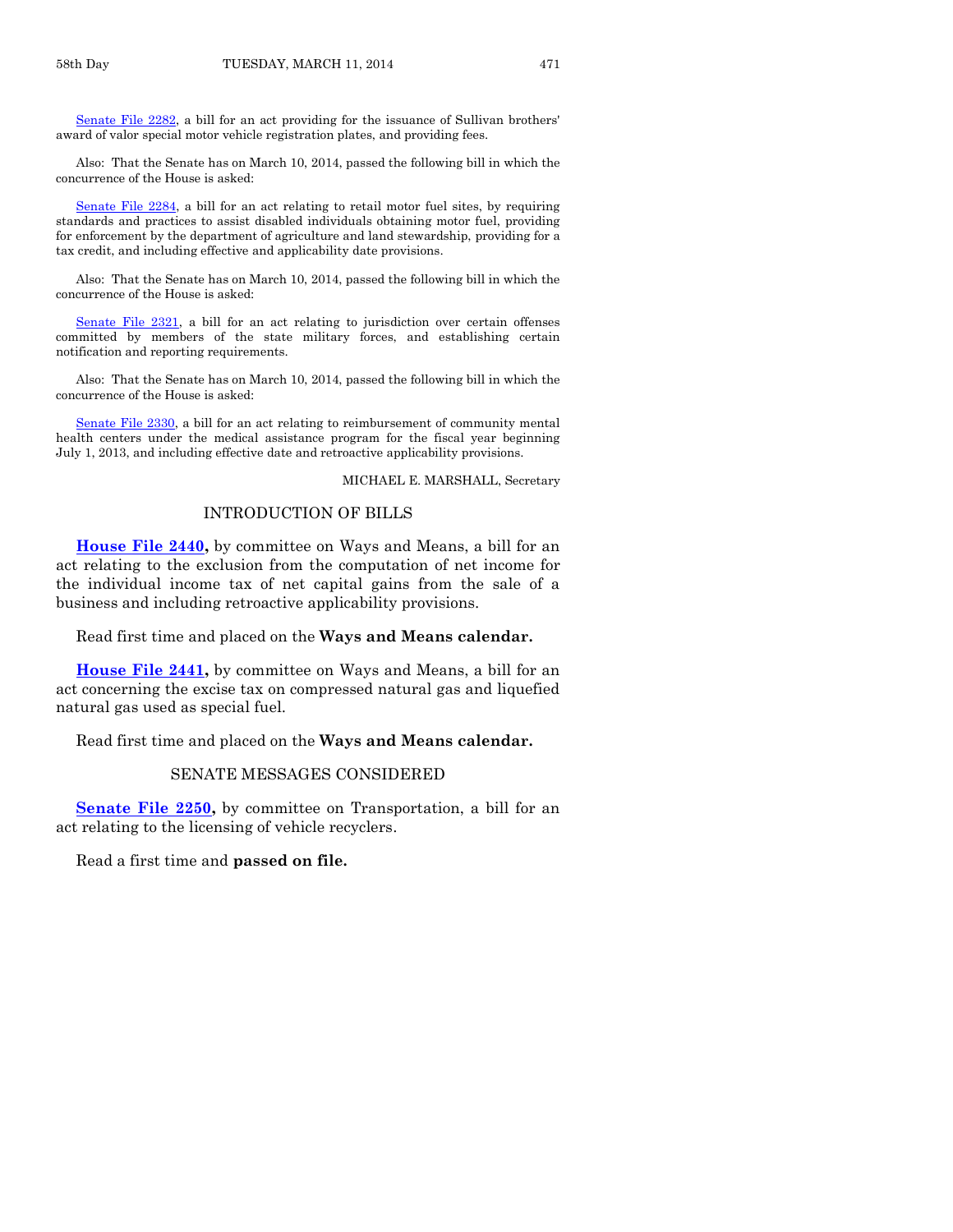**[Senate File 2321,](http://coolice.legis.iowa.gov/Cool-ICE/default.asp?Category=billinfo&Service=Billbook&frame=1&GA=85&hbill=SF2321)** by committee on Veterans Affairs, a bill for an act relating to jurisdiction over certain offenses committed by members of the state military forces, and establishing certain notification and reporting requirements.

Read first time and referred to committee on **Veterans Affairs.**

**[Senate File 2330,](http://coolice.legis.iowa.gov/Cool-ICE/default.asp?Category=billinfo&Service=Billbook&frame=1&GA=85&hbill=SF2330)** by committee on Appropriations, a bill for an act relating to reimbursement of community mental health centers under the medical assistance program for the fiscal year beginning July 1, 2013, and including effective date and retroactive applicability provisions.

Read first time and referred to committee on **Human Resources.**

#### ADOPTION OF [HOUSE RESOLUTION 107](http://coolice.legis.iowa.gov/Cool-ICE/default.asp?Category=billinfo&Service=Billbook&frame=1&GA=85&hbill=HR107)

Upmeyer of Cerro Gordo called up for consideration **[House](http://coolice.legis.iowa.gov/Cool-ICE/default.asp?Category=billinfo&Service=Billbook&frame=1&GA=85&hbill=HR107)  [Resolution 107,](http://coolice.legis.iowa.gov/Cool-ICE/default.asp?Category=billinfo&Service=Billbook&frame=1&GA=85&hbill=HR107)** a resolution congratulating the Grandview University Vikings football team on winning the National Association of Intercollegiate Athletics National Championship, and moved its adoption.

The motion prevailed and the resolution was adopted.

The House stood at ease at 8:47 a.m., until the fall of the gavel.

The House resumed session at 9:16 a.m., Speaker Paulsen in the chair.

#### SENATE MESSAGE CONSIDERED

**[Senate File 2282,](http://coolice.legis.iowa.gov/Cool-ICE/default.asp?Category=billinfo&Service=Billbook&frame=1&GA=85&hbill=SF2282)** by committee on Transportation, a bill for an act providing for the issuance of Sullivan brothers' award of valor special motor vehicle registration plates, and providing fees.

Read first time and referred to committee on **Transportation.**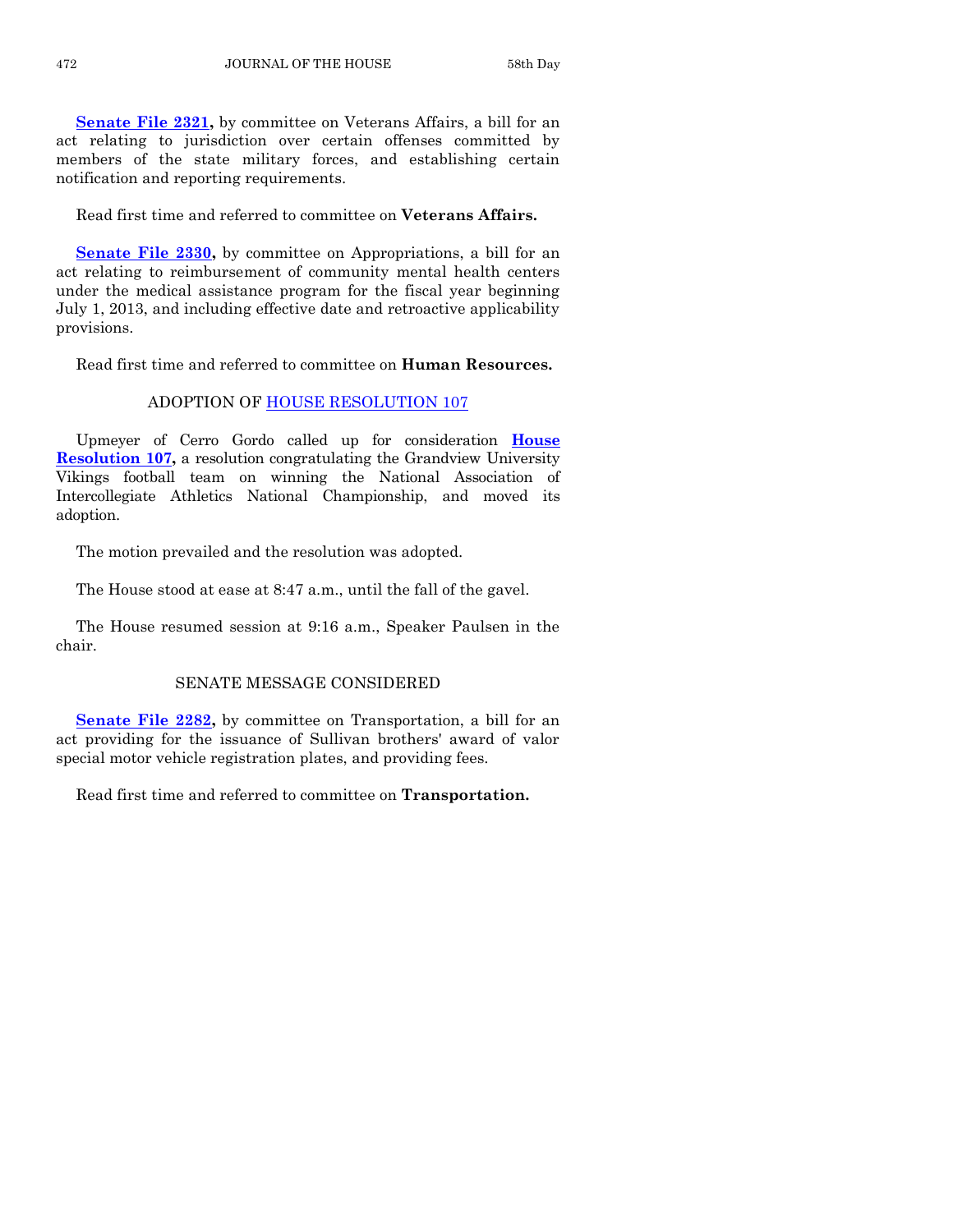### CONSIDERATION OF BILL Regular Calendar

**[House File 2279,](http://coolice.legis.iowa.gov/Cool-ICE/default.asp?Category=billinfo&Service=Billbook&frame=1&GA=85&hbill=HF2279)** a bill for an act relating to the issuance of and violations of civil protective orders and criminal no-contact orders and modifying penalties, was taken up for consideration.

Heartsill of Marion offered amendment  $H-8074$  $H-8074$  filed by him and moved its adoption.

Amendment  $H=8074$  $H=8074$  was adopted.

Heartsill of Marion moved that the bill be read a last time now and placed upon its passage which motion prevailed and the bill was read a last time.

On the question "Shall the bill pass?" ([H.F. 2279\)](http://coolice.legis.iowa.gov/Cool-ICE/default.asp?Category=billinfo&Service=Billbook&frame=1&GA=85&hbill=HF2279)

The ayes were, 97:

| Alons         | Anderson   | Bacon             | Baltimore   |
|---------------|------------|-------------------|-------------|
| Baudler       | Bearinger  | Berry             | Brandenburg |
| <b>Byrnes</b> | Cohoon     | Costello          | Cownie      |
| Dawson        | Deyoe      | Dolecheck         | Drake       |
| Dunkel        | Fisher     | Forbes            | Forristall  |
| Fry           | Gaines     | Gaskill           | Gassman     |
| Grassley      | Gustafson  | Hagenow           | Hall        |
| Hanson        | Hanusa     | Heartsill         | Heaton      |
| Heddens       | Hein       | Hess              | Highfill    |
| Hunter        | Huseman    | Isenhart          | Jacoby      |
| Jorgensen     | Kajtazovic | Kaufmann          | Kearns      |
| Kelley        | Klein      | Koester           | Kressig     |
| Landon        | Lensing    | Lofgren           | Lundby      |
| Lykam         | Mascher    | Maxwell           | Miller, H.  |
| Miller, L.    | Moore      | Muhlbauer         | Murphy      |
| Oldson        | Olson, S.  | Olson, T.         | Ourth       |
| Pettengill    | Prichard   | Rayhons           | Riding      |
| Rogers        | Ruff       | Running-Marquardt | Salmon      |
| Sands         | Schultz    | Shaw              | Sheets      |
| Smith, J.     | Smith, M.  | Soderberg         | Staed       |
| Stanerson     | Steckman   | Stutsman          | Taylor, R.  |
| Taylor, T.    | Thede      | Thomas            | Upmeyer     |
| Vander Linden | Watts      | Wessel-Kroeschell | Winckler    |
| Windschitl    | Wolfe      | Wood              | Worthan     |
| Mr. Speaker   |            |                   |             |
| Paulsen       |            |                   |             |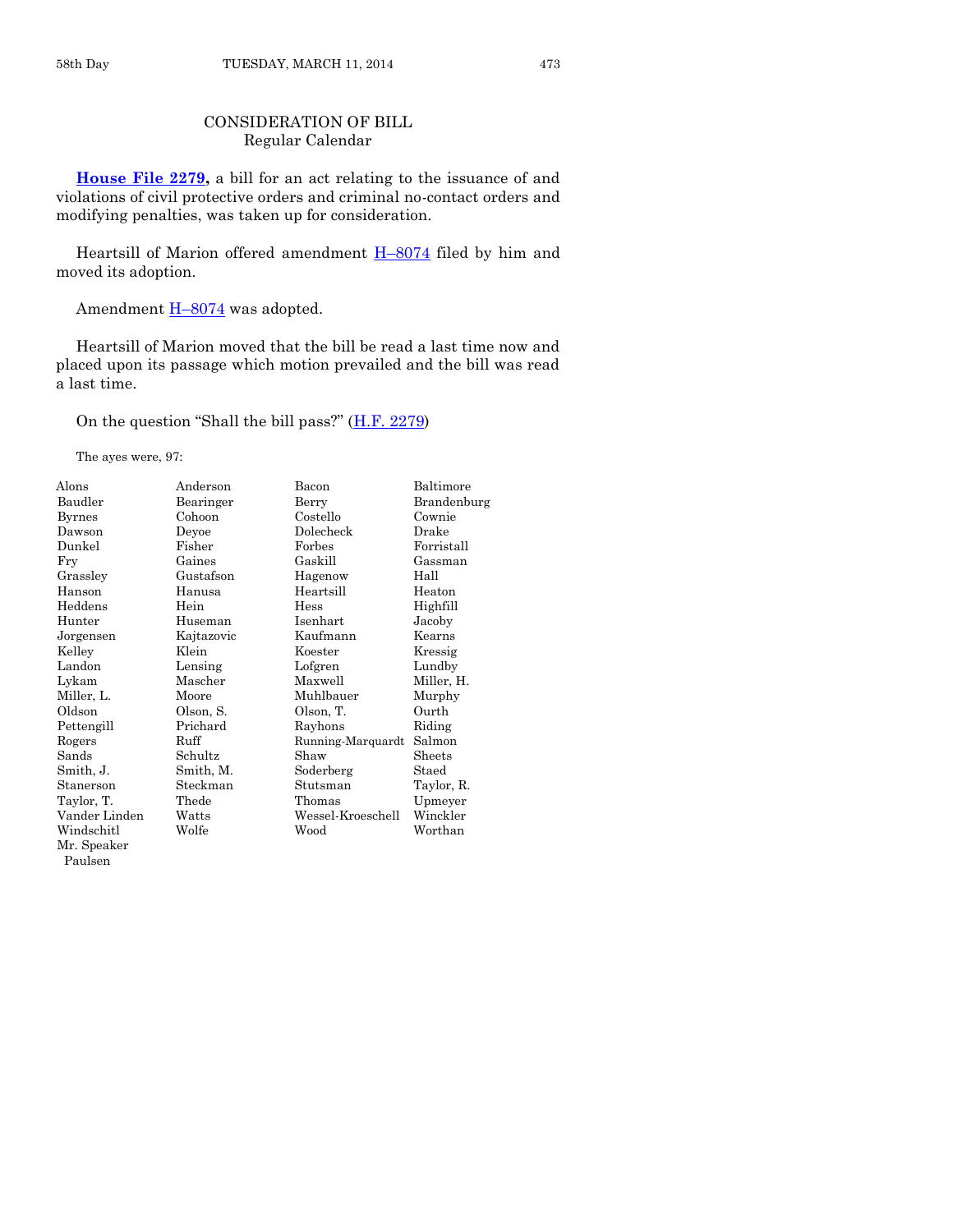The nays were, none.

Absent or not voting, 3:

Abdul-Samad Meyer Olson, R.

The bill having received a constitutional majority was declared to have passed the House and the title was agreed to.

#### IMMEDIATE MESSAGE

Upmeyer of Cerro Gordo asked and received unanimous consent that **[House File 2279](http://coolice.legis.iowa.gov/Cool-ICE/default.asp?Category=billinfo&Service=Billbook&frame=1&GA=85&hbill=HF2279)** be immediately messaged to the Senate.

#### RULE 57 SUSPENDED

Upmeyer of Cerro Gordo asked and received unanimous consent to suspend Rule 57, relating to committee notice and agenda, for a meeting of the committee on Ethics to meet at 11:00 a.m.

#### LEAVE OF ABSENCE

Leave of absence was granted during voting as follows:

Abdul-Samad of Polk

On motion by Upmeyer of Cerro Gordo, the House was recessed at 9:22 a.m., until 4:00 p.m.

#### AFTERNOON SESSION

The House reconvened at 4:19 p.m., Speaker Paulsen in the chair.

#### MESSAGES FROM THE SENATE

The following messages were received from the Senate:

Mr. Speaker: I am directed to inform your honorable body that the Senate has on March 11, 2014, passed the following bill in which the concurrence of the House is asked:

[Senate File 2195,](http://coolice.legis.iowa.gov/Cool-ICE/default.asp?Category=billinfo&Service=Billbook&frame=1&GA=85&hbill=SF2195) a bill for an act modifying provisions applicable to telecommunications regulation under the authority of the utilities board of the utilities division of the department of commerce.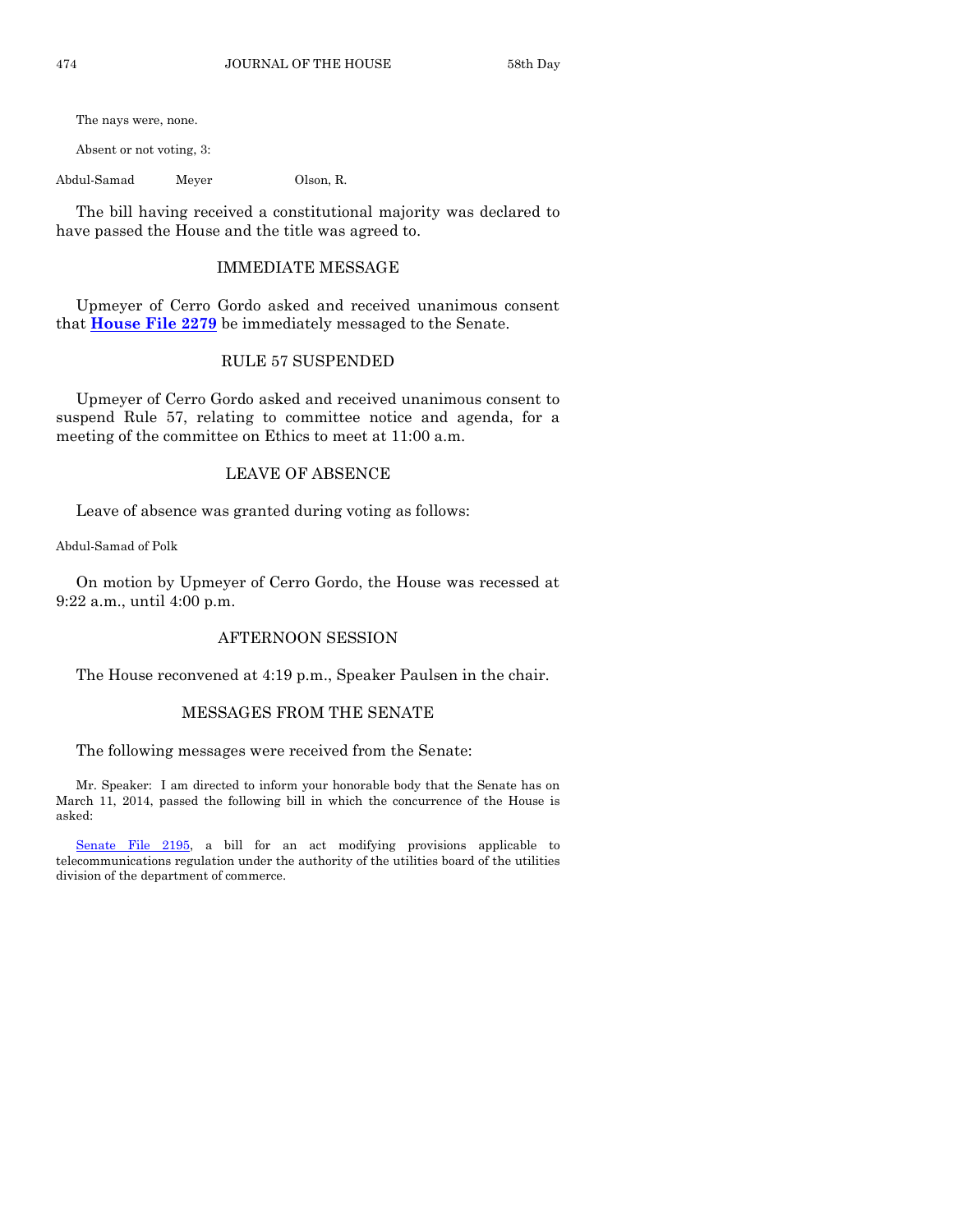Also: That the Senate has on March 11, 2014, passed the following bill in which the concurrence of the House is asked:

[Senate File 2289,](http://coolice.legis.iowa.gov/Cool-ICE/default.asp?Category=billinfo&Service=Billbook&frame=1&GA=85&hbill=SF2289) a bill for an act establishing electronic messaging while driving as a moving violation and a primary traffic offense for purposes of law enforcement, and making penalties applicable.

Also: That the Senate has on March 11, 2014, passed the following bill in which the concurrence of the House is asked:

[Senate File 2293,](http://coolice.legis.iowa.gov/Cool-ICE/default.asp?Category=billinfo&Service=Billbook&frame=1&GA=85&hbill=SF2293) a bill for an act relating to the findings of an examining physician assistant for a person believed to be seriously mentally impaired in an emergency situation.

Also: That the Senate has on March 11, 2014, passed the following bill in which the concurrence of the House is asked:

[Senate File 2299,](http://coolice.legis.iowa.gov/Cool-ICE/default.asp?Category=billinfo&Service=Billbook&frame=1&GA=85&hbill=SF2299) a bill for an act relating to Iowa's operating-while-intoxicated law and license revocations, temporary restricted licenses, and ignition interlock devices, and including applicability provisions.

MICHAEL E. MARSHALL, Secretary

#### INTRODUCTION OF BILL

**[House File 2442,](http://coolice.legis.iowa.gov/Cool-ICE/default.asp?Category=billinfo&Service=Billbook&frame=1&GA=85&hbill=HF2442)** by Hall, a bill for an act relating to violations for failure to provide proof of motor vehicle financial liability coverage, and including effective date provisions.

Read first time and referred to committee on **Transportation.**

#### SENATE MESSAGES CONSIDERED

[Senate File 2195,](http://coolice.legis.iowa.gov/Cool-ICE/default.asp?Category=billinfo&Service=Billbook&frame=1&GA=85&hbill=SF2195) by committee on Commerce, a bill for an act modifying provisions applicable to telecommunications regulation under the authority of the utilities board of the utilities division of the department of commerce.

Read first time and referred to committee on **Commerce.**

**[Senate File 2293,](http://coolice.legis.iowa.gov/Cool-ICE/default.asp?Category=billinfo&Service=Billbook&frame=1&GA=85&hbill=SF2293)** by committee on Human Resources, a bill for an act relating to the findings of an examining physician assistant for a person believed to be seriously mentally impaired in an emergency situation.

Read first time and referred to committee on **Human Resources.**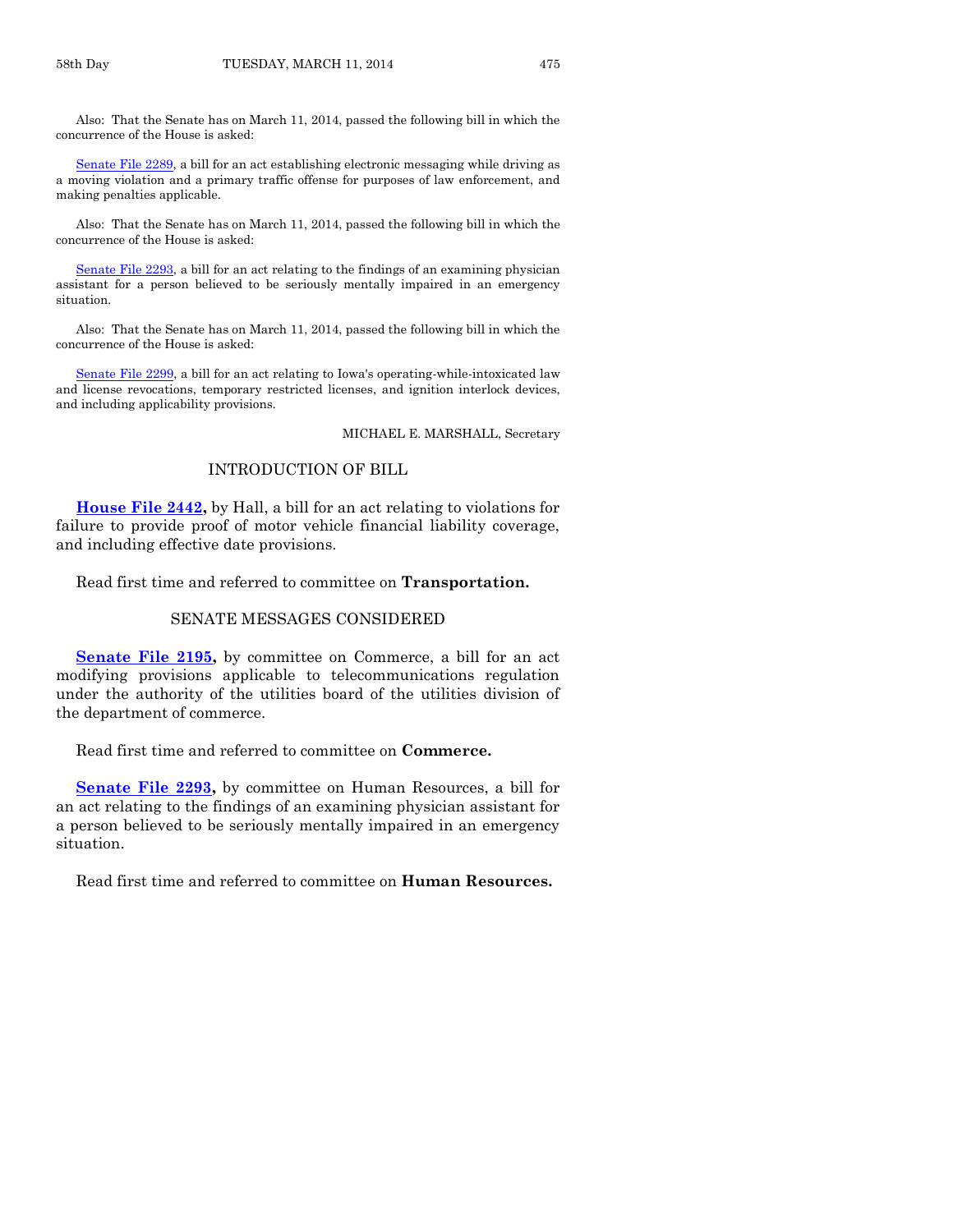**[Senate File 2299,](http://coolice.legis.iowa.gov/Cool-ICE/default.asp?Category=billinfo&Service=Billbook&frame=1&GA=85&hbill=SF2299)** by committee on Transportation, a bill for an act relating to Iowa's operating-while-intoxicated law and license revocations, temporary restricted licenses, and ignition interlock devices, and including applicability provisions.

Read a first time and **passed on file.**

The House stood at ease at 4:20 p.m., until the fall of the gavel.

The House resumed session at 4:22 p.m., Speaker Paulsen in the chair.

#### EXPLANATION OF VOTE

On March 10, 2014, I was necessarily absent during voting in the House chamber. Had I been present, I would have voted as follows:

[House File 2435](http://coolice.legis.iowa.gov/Cool-ICE/default.asp?Category=billinfo&Service=Billbook&frame=1&GA=85&hbill=HF2435) – "aye" [Senate File 2200](http://coolice.legis.iowa.gov/Cool-ICE/default.asp?Category=billinfo&Service=Billbook&frame=1&GA=85&hbill=SF2200) – "aye" [House File 2436](http://coolice.legis.iowa.gov/Cool-ICE/default.asp?Category=billinfo&Service=Billbook&frame=1&GA=85&hbill=HF2436) – "aye" [House File 2438](http://coolice.legis.iowa.gov/Cool-ICE/default.asp?Category=billinfo&Service=Billbook&frame=1&GA=85&hbill=HF2438) – "aye" [House File 2439](http://coolice.legis.iowa.gov/Cool-ICE/default.asp?Category=billinfo&Service=Billbook&frame=1&GA=85&hbill=HF2439) – "aye"

#### PRICHARD of Floyd

#### BILLS ENROLLED, SIGNED AND SENT TO GOVERNOR

The Chief Clerk of the House submitted the following report:

Mr. Speaker: The Chief Clerk of the House respectfully reports that the following bills have been examined and found correctly enrolled, signed by the Speaker of the House and the President of the Senate, and presented to the Governor for his approval on this 11th day of March, 2014: House Files 2067 and 2297.

#### CARMINE BOAL Chief Clerk of the House

#### SUBCOMMITTEE ASSIGNMENTS

#### **[Senate File 2235](http://coolice.legis.iowa.gov/Cool-ICE/default.asp?Category=billinfo&Service=Billbook&frame=1&GA=85&hbill=SF2235)**

State Government: Pettengill, Chair; Koester and T. Taylor.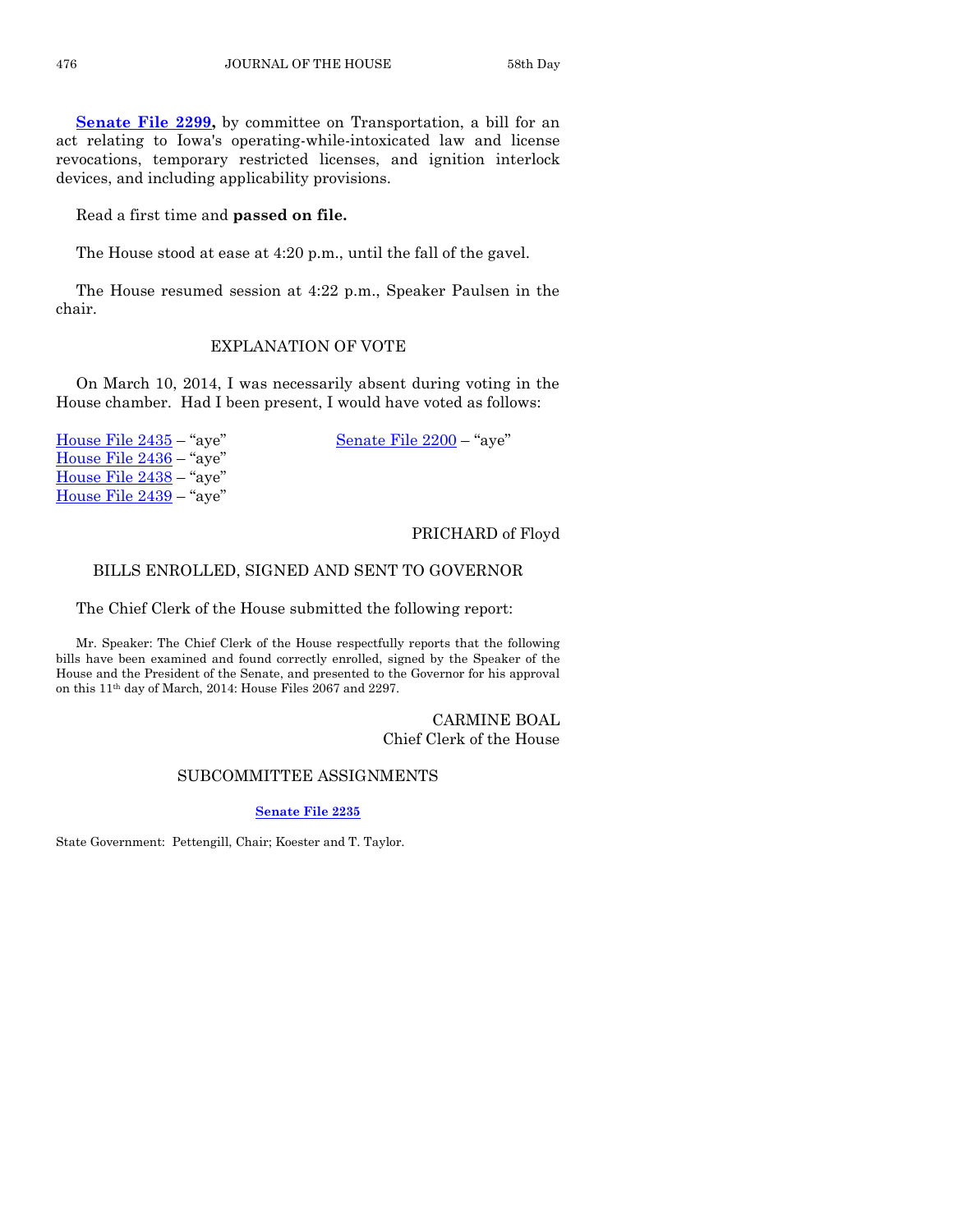#### **[Senate File 2282](http://coolice.legis.iowa.gov/Cool-ICE/default.asp?Category=billinfo&Service=Billbook&frame=1&GA=85&hbill=SF2282)**

Transportation: Rogers, Chair; Forbes and Heartsill.

#### **[Senate File 2321](http://coolice.legis.iowa.gov/Cool-ICE/default.asp?Category=billinfo&Service=Billbook&frame=1&GA=85&hbill=SF2321)**

Veterans Affairs: Gustafson, Chair; Alons, Gaines, Shaw and Thomas.

#### **[Senate File](http://coolice.legis.iowa.gov/Cool-ICE/default.asp?Category=billinfo&Service=Billbook&frame=1&GA=85&hbill=SF2330) 2330**

Human Resources: Fry, Chair; Heddens and Landon.

#### COMMITTEE RECOMMENDATIONS

MR. SPEAKER: The Chief Clerk of the House respectfully reports that the following committee recommendations have been received and are on file in the office of the Chief Clerk:

#### CARMINE BOAL Chief Clerk of the House

#### COMMITTEE ON COMMERCE

**[Senate File 2255,](http://coolice.legis.iowa.gov/Cool-ICE/default.asp?Category=billinfo&Service=Billbook&frame=1&GA=85&hbill=SF2255)** a bill for an act designating registered architects and licensed professional engineers employees of the state for specified purposes under the Iowa tort claims Act.

Fiscal Note: **No**

Recommendation: **Do Pass** March 10, 2014.

#### COMMITTEE ON HUMAN RESOURCES

**[Senate File 2080,](http://coolice.legis.iowa.gov/Cool-ICE/default.asp?Category=billinfo&Service=Billbook&frame=1&GA=85&hbill=SF2080)** a bill for an act relating to exchanging information contained in the Iowa information program for drug prescribing and dispensing.

Fiscal Note: **No**

Recommendation: **Do Pass** March 10, 2014.

**[Senate File 2251,](http://coolice.legis.iowa.gov/Cool-ICE/default.asp?Category=billinfo&Service=Billbook&frame=1&GA=85&hbill=SF2251)** a bill for an act relating to the state child care assistance program eligibility and application provisions.

Fiscal Note: **No**

Recommendation: **Amend and Do Pass with amendment H–[8106](http://coolice.legis.iowa.gov/Cool-ICE/default.asp?Category=billinfo&Service=Billbook&frame=1&GA=85&hbill=H8106)** March 10, 2014.

**[Senate File 2276,](http://coolice.legis.iowa.gov/Cool-ICE/default.asp?Category=billinfo&Service=Billbook&frame=1&GA=85&hbill=SF2276)** a bill for an act relating to adoption investigation and report requirements.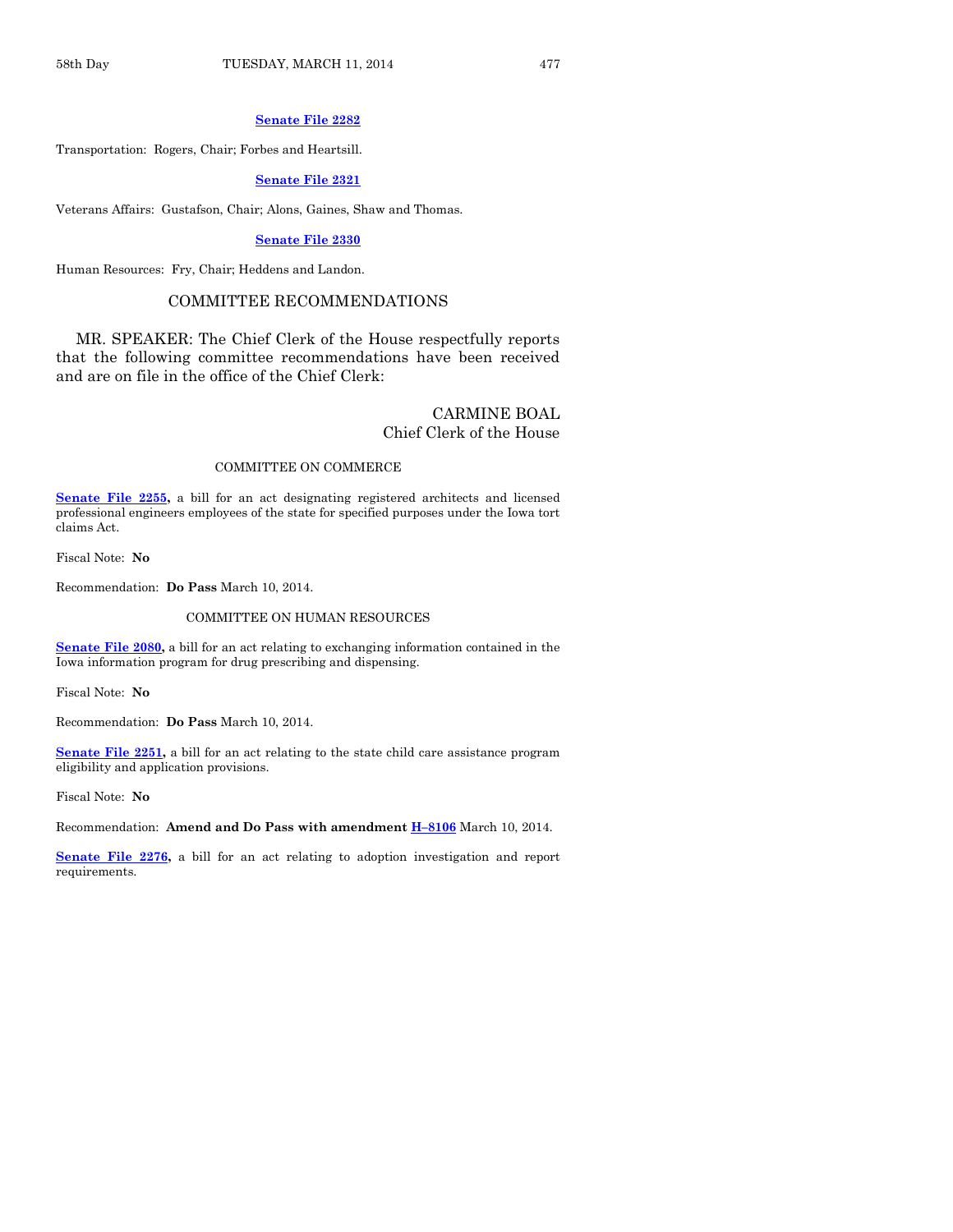Fiscal Note: **No**

Recommendation: **Do Pass** March 10, 2014.

#### COMMITTEE ON JUDICIARY

**[Senate File 2118,](http://coolice.legis.iowa.gov/Cool-ICE/default.asp?Category=billinfo&Service=Billbook&frame=1&GA=85&hbill=SF2118)** a bill for an act relating to domestic abuse protective orders and pets or companion animals owned or held by a petitioner, respondent, or minor child of the petitioner or respondent in a domestic abuse case.

Fiscal Note: **No**

Recommendation: **Do Pass** March 10, 2014.

**[Senate File 2313,](http://coolice.legis.iowa.gov/Cool-ICE/default.asp?Category=billinfo&Service=Billbook&frame=1&GA=85&hbill=SF2313)** a bill for an act relating to the removal of clerks of the district court.

Fiscal Note: **No**

Recommendation: **Do Pass** March 10, 2014.

#### COMMITTEE ON PUBLIC SAFETY

**[Senate File 2303,](http://coolice.legis.iowa.gov/Cool-ICE/default.asp?Category=billinfo&Service=Billbook&frame=1&GA=85&hbill=SF2303)** a bill for an act providing for the establishment of a uniform statewide emergency outdoor warning system task force.

Fiscal Note: **No**

Recommendation: **Do Pass** March 11, 2014.

#### COMMITTEE ON STATE GOVERNMENT

**[Senate File 2119,](http://coolice.legis.iowa.gov/Cool-ICE/default.asp?Category=billinfo&Service=Billbook&frame=1&GA=85&hbill=SF2119)** a bill for an act relating to campaign finance by requiring electronic filing of certain statements and reports and by raising the minimum dollar amounts that trigger certain regulations.

Fiscal Note: **No**

Recommendation: **Do Pass** March 11, 2014.

**[Senate File 2156,](http://coolice.legis.iowa.gov/Cool-ICE/default.asp?Category=billinfo&Service=Billbook&frame=1&GA=85&hbill=SF2156)** a bill for an act relating to in-state special or limited-use pharmacy licensure and nonresident pharmacy practices, licensure, and discipline.

Fiscal Note: **No**

Recommendation: **Do Pass** March 11, 2014.

**[Senate File 2185,](http://coolice.legis.iowa.gov/Cool-ICE/default.asp?Category=billinfo&Service=Billbook&frame=1&GA=85&hbill=SF2185)** a bill for an act concerning the determination of native horses for purposes of pari-mutuel wagering.

Fiscal Note: **No**

Recommendation: **Do Pass** March 11, 2014.